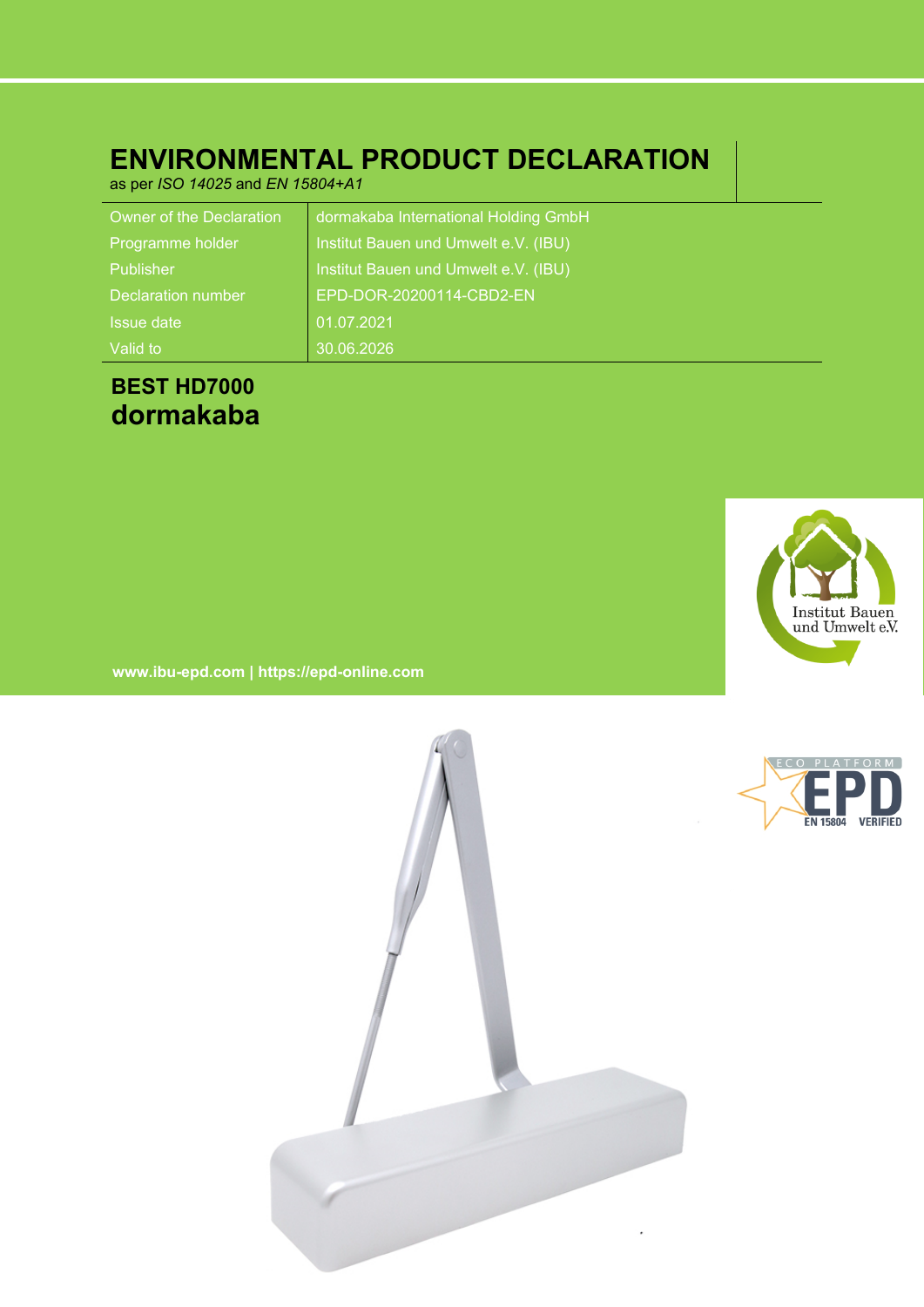### **General Information**

#### **Programme holder**

IBU – Institut Bauen und Umwelt e.V. Panoramastr. 1 10178 Berlin **Germany** 

#### **Declaration number**

EPD-DOR-20200114-CBD2-EN

#### **This declaration is based on the product category rules:**

Building Hardware products, 02.2016 (PCR checked and approved by the SVR)

#### **Issue date**

01.07.2021

#### **Valid to** 30.06.2026

Nam Peter

Dipl. Ing. Hans Peters Dipl. Ing. Hans Peters **internally** chairman of Institut Bauen und Umwelt e.V.) internally internally internally **internally** externally

count Hard

Dr. Alexander Röder (Managing Director Institut Bauen und Umwelt e.V.))

#### **Product**

#### **Information about the enterprise**

dormakaba makes access in life smart and secure. As one of the top three companies in the industry, dormakaba is the trusted partner for products, solutions and services for access to buildings and rooms from a single source. With strong brands in its portfolio, the company and its numerous cooperation partners are represented in over 130 countries worldwide.

#### **Product description/Product definition**

The HD7000 Series door closers are non-handed surface applied door closers with adjustable spring power (size 1-6) and backcheck that controls opening motion during abusive or abrupt opening.

Supported by a full complement of optional arms, plates, and brackets, the door closers provide the flexibility needed to meet the demands of commercial and institutional applications, including Americans with

#### **dormakaba BEST HD7000**

#### **Owner of the declaration**

dormakaba International Holding GmbH DORMA Platz 1 58256 Ennepetal Germany

#### **Declared product / declared unit**

The declaration represents one surface applied door closer unit.

#### **Scope:**

The declaration and the background LCA represent dormakaba's BEST HD7000 Series door closers. Raw materials are provided by suppliers, but the closers are manufactured and assembled at dormakaba facilities worldwide. Closer bodies are manufactured at dormakaba's Singapore facility and components of the closer arm are manufactured at dormakaba facilities in Ennepetal, Germany and Reamstown, USA. These parts are then shipped to Indianapolis, USA, where the final assembly takes place.

The owner of the declaration shall be liable for the underlying information and evidence; the IBU shall not be liable with respect to manufacturer information, life cycle assessment data and evidences.

The EPD was created according to the specifications of *EN 15804+A1*. In the following, the standard will be simplified as *EN 15804*.

#### **Verification**

The standard *EN 15804* serves as the core PCR

Independent verification of the declaration and data according to *ISO 14025:2010*



Dr.-Ing. Wolfram Trinius (Independent verifier)

Disabilities Act *(ADA)* barrier-free accessibility requirements.

The door closers are available with slim plastic, full plastic and full metal cover.

For the use and application of the product the respective national provisions at the place of use apply. The standards which can be applied are the following:

- *ANSI/BHMA 156.4*
- *ANSI/ICC A117.1*
- *UL listed product*
- *UL 10C*
- *ADA compliant (version 1-6)*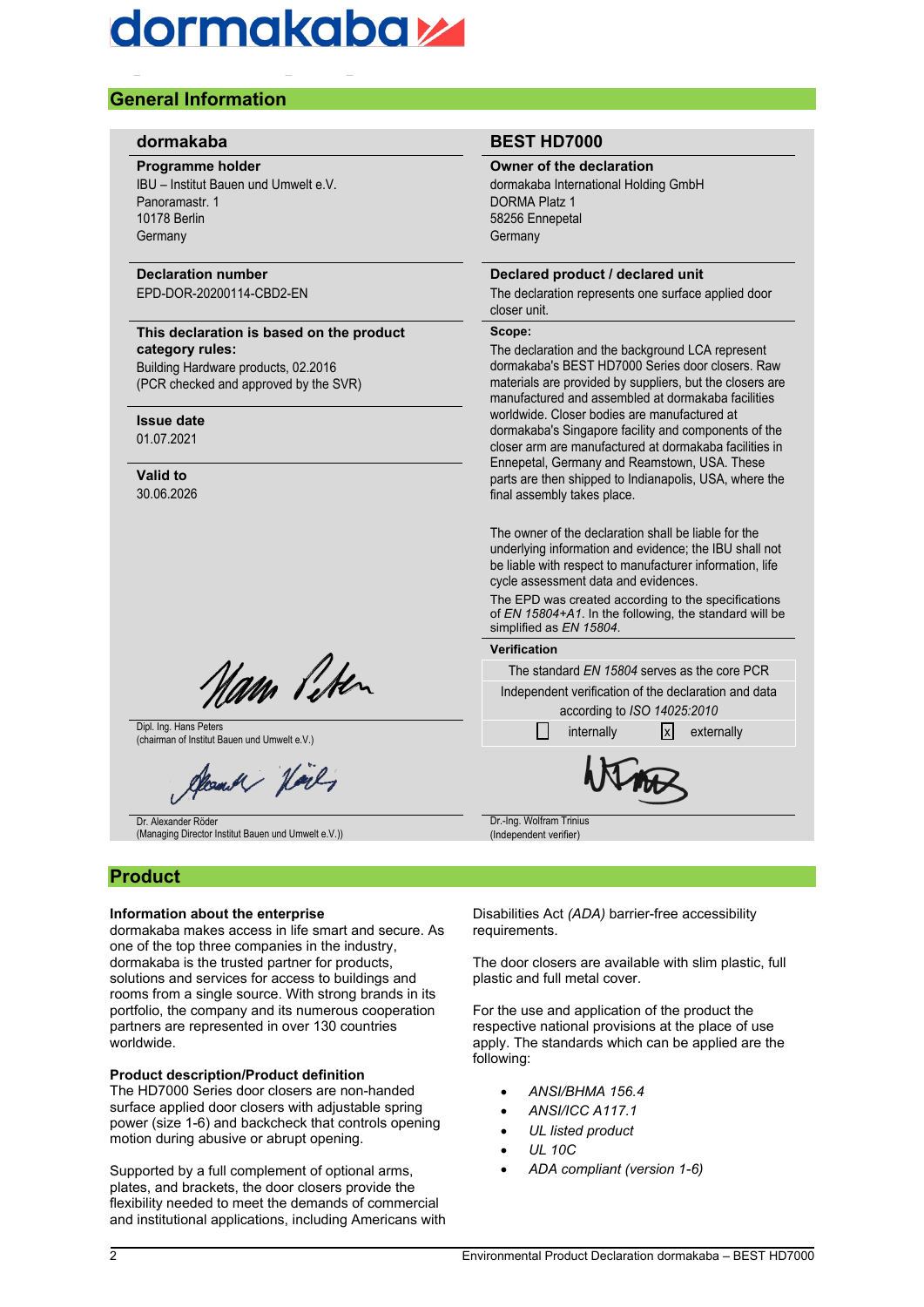## dormakaba

#### **Application**

The HD7000 Series door closers are designed for commercial and institutional applications, including *ADA* barrier-free accessibility requirements.

They are suitable for use on hollow metal, aluminum and wood doors and can be used for fire doors.

#### **Technical Data**

The HD7000 Series have two independent adjustment valves to control the closing speed from 180° - 10° and from 10° - 0°. Optional delayed action adjustable with a separate independent valve delays door closing to allow unobstructed passage through the opening.

Based on arm selection, the mounting options are regular (pull side of the door), top jamb (push side of the door) and parallel arm (push side of the door).

Performance data of the product with respect to its characteristics in accordance with the relevant technical provision which can be applied include product certifications like *ANSI A156.4 Grade 1*, *UL 10C*, and *ANSI A117.1*. The closers are also Underwriters Laboratories (label for the US, UL) and Label for Canada (CUL) listed, and *CSFM* (California State Fire Marshall) approved.

The plants in Singapore, Ennepetal, Reamstown and Indianapolis are certified to the quality management system *ISO 9001*, which ensures consistent quality of dormakaba's products.

The Environmental Management System in the Singapore, Ennepetal, Reamstown and Indianapolis

#### **LCA: Calculation rules**

#### **Declared Unit**

The declared unit of this analysis is one surface applied door closer.

#### **Declared unit**

| <b>Name</b>                        | Value | Unit     |
|------------------------------------|-------|----------|
| Declared unit (1 closer)           |       | piece/pr |
|                                    |       | oduct    |
| Mass of system (without packaging) | 3.0   | kg       |
| Conversion factor to 1 kg          | 0.333 |          |
| Mass of declared Product           | 3     | kq       |

#### **System boundary**

Type of EPD: cradle to gate - with options. The Environmental Product Declaration refers to the production stage (A1-A3), transport from the gate to construction site (A4), the end of life stage (C3) and indicates the recycling potential which is declared in the module "benefits and loads beyond the product system boundary" (D).

In line with the PCR, A5 is declared to ensure the export of biogenic CO2 from renewable packaging materials.

Modules A1 to A3 include the provision and processing of raw materials as well as the processing of input materials, the transport to manufacturer and production site. Module C3 includes the incineration of plastics for energy recovery. Module D comprises the recycling of

production is certified to *ISO 14001.* The production in Singapore and Ennepetal are also certified to the Energy Management System *ISO 50001*.

#### **Base materials/Ancillary materials**

| <b>Name</b> | Value | Unit |
|-------------|-------|------|
| Steel       | 62    | $\%$ |
| Aluminum    | 24    | $\%$ |
| Oil         | 6     | %    |
| Plastics    | 5     | %    |
| Coatings    | 2     | %    |
| Other       |       | $\%$ |

The products include partial articles which contain substances listed in the Candidate List of *REACH* Regulation 1907/2006/EC (date: 15.01.2019) exceeding 0.1 percentage by mass in the alloy:

Lead (Pb): 7439-290-1-1 (CAS-No.)

The *Candidate List* can be found on the *ECHA* website address: https://echa.europa.eu/de/home.

#### **Reference service life**

The reference service life of dormakaba's HD7000 Series door closers depends on the traffic pattern and degree of usage of the door. These closers are rated to ANSI Grade 1, meaning they are designed to withstand a minimum of 1,500,000 cycles. The reference service life amounts for 20 years.

metals and gives the recycling potentials as well as potential benefits from energy substitution. A5 is declared to ensure the export of biogenic CO2 that is incorporated in the used packaging materials (paper). Potential benefits from the incineration of packaging materials are also declared in module D. The incineration processes in the End-of-Life are based on European datasets. The recycling processes in the End-of-Life are based on mainly European datasets.

#### **Comparability**

Basically, a comparison or an evaluation of EPD data is only possible if all the data sets to be compared were created according to *EN 15804* and the building context, respectively the product-specific characteristics of performance, are taken into account.

The database used is *GaBi ts* 9.2, SP 39.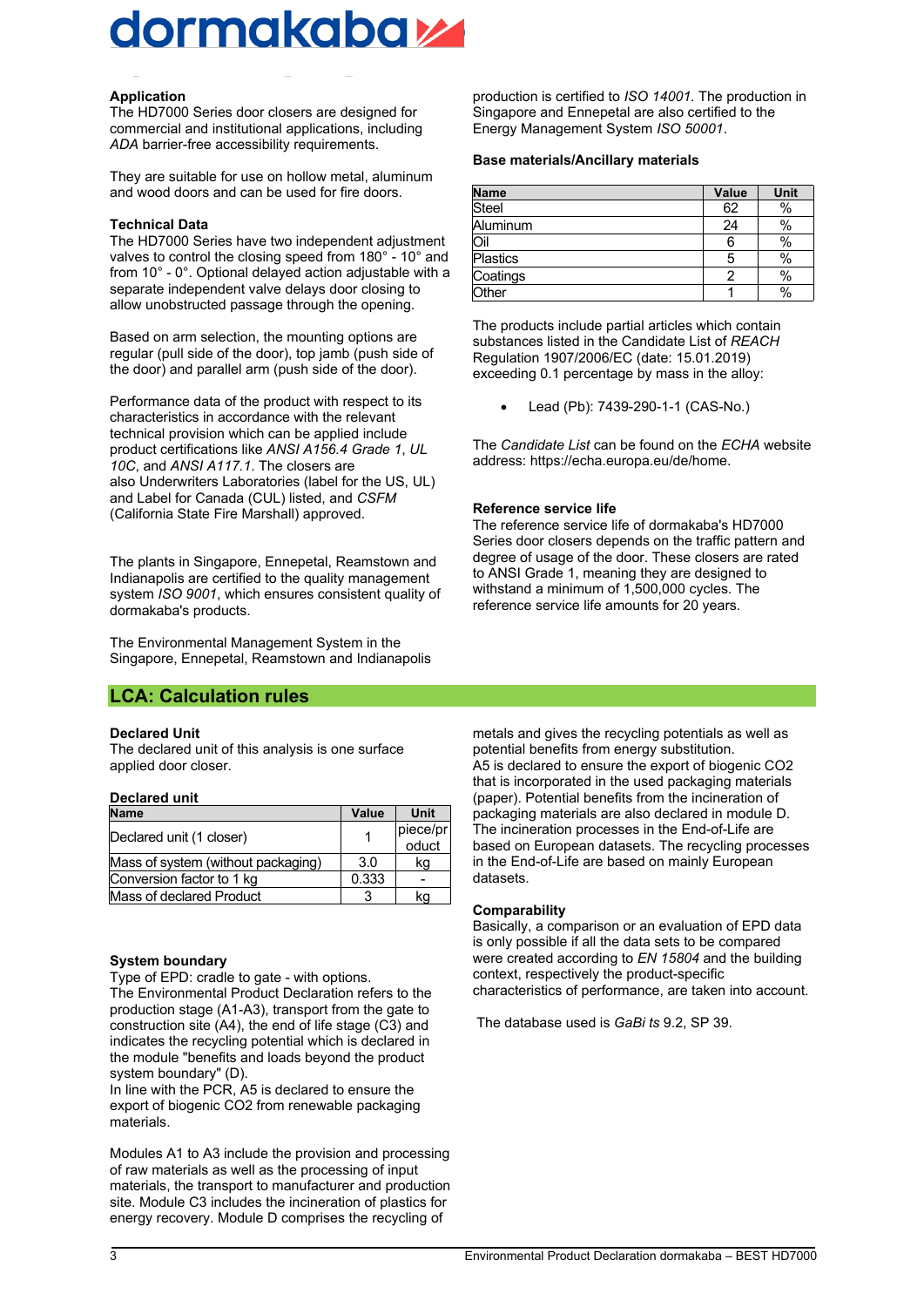#### **LCA: Scenarios and additional technical information**

Additional technical information for the declared modules.

#### **Transport to the building site (A4)**

| <b>Name</b>                                    | Value          | <b>Unit</b>   |
|------------------------------------------------|----------------|---------------|
| Litres of fuel truck (per piece)               | 0.006          | I/100km       |
| Transport distance average (ship)              | 13000          | km            |
| Transport distance average (truck)             | 1900           | km            |
| Transport distance range (truck)               | $10 -$<br>4600 | km            |
| Transport distance range (ship)                | ი -<br>21900   | km            |
| Capacity utilisation (including empty<br>runs) | 85             | $\frac{0}{0}$ |

In order to represent dormakaba's global distribution network, a sales-weighted average is used to model transport to the building site. The table for Module A4 shows both weighted average transportation distance (given regional surface closer sales), which is used in the analysis.

#### **Installation into the building (A5)**

| <b>Name</b>                       | Value | Unit |
|-----------------------------------|-------|------|
| Output substances following waste | 0.257 |      |
| treatment on site (packaging)     |       | kq   |

#### **End of life (C1-C4)**

| <b>Name</b> | alue   | Init |
|-------------|--------|------|
| R<br>سمحا   | ╭<br>ີ | ka   |

#### **Reuse, recovery and/or recycling potentials (D), relevant scenario information**

| <b>Name</b>             | Value | <b>Unit</b> |
|-------------------------|-------|-------------|
| Recycling               | 100   | %           |
| Collogian rate in 1000/ |       |             |

Collection rate is 100%.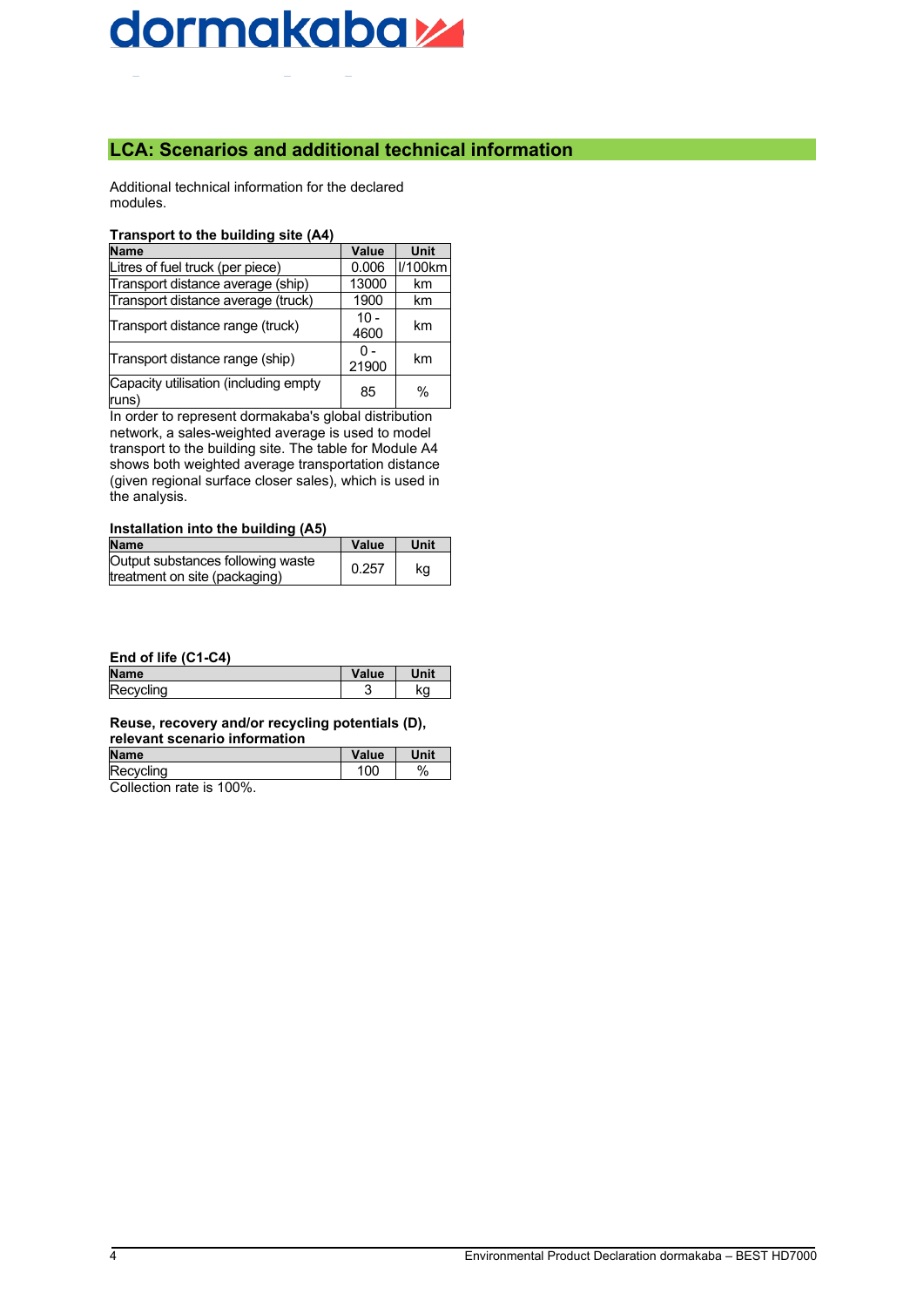#### **LCA: Results**

The table below summarizes which modules are declared (as indicated by an "X"), and which are not declared (as indicated with "MND").

|                                                                                                                                          |                                                                                                    |                | <b>MNR = MODULE NOT RELEVANT)</b>                    |                 |                                                                                                               |                     |                           |                                                  |                                                |                              |                                                          |                               |                          |                            |                                                                                                | DESCRIPTION OF THE SYSTEM BOUNDARY (X = INCLUDED IN LCA; MND = MODULE NOT DECLARED; |
|------------------------------------------------------------------------------------------------------------------------------------------|----------------------------------------------------------------------------------------------------|----------------|------------------------------------------------------|-----------------|---------------------------------------------------------------------------------------------------------------|---------------------|---------------------------|--------------------------------------------------|------------------------------------------------|------------------------------|----------------------------------------------------------|-------------------------------|--------------------------|----------------------------|------------------------------------------------------------------------------------------------|-------------------------------------------------------------------------------------|
|                                                                                                                                          | <b>CONSTRUCTI</b><br>ON PROCESS<br>PRODUCT STAGE<br><b>STAGE</b>                                   |                |                                                      |                 |                                                                                                               |                     | <b>USE STAGE</b>          |                                                  |                                                |                              | END OF LIFE STAGE                                        |                               |                          |                            | <b>BENEFITS AND</b><br><b>LOADS</b><br><b>BEYOND THE</b><br><b>SYSTEM</b><br><b>BOUNDARIES</b> |                                                                                     |
| Raw material<br><b>Alddns</b>                                                                                                            | Transport                                                                                          | Manufacturing  | Transport from the<br>gate to the site               | Assembly        | Use                                                                                                           | Maintenance         | Repair                    | Replacement                                      | Refurbishment                                  | energy<br>Operational<br>use | Operational water<br>use                                 | De-construction<br>demolition | Transport                | Waste processing           | Disposal                                                                                       | Recovery-<br>Recycling-<br>potential<br>Reuse-                                      |
| A1                                                                                                                                       | A2                                                                                                 | A <sub>3</sub> | A4                                                   | A5              | <b>B1</b>                                                                                                     | <b>B2</b>           | <b>B3</b>                 | <b>B4</b>                                        | <b>B5</b>                                      | <b>B6</b>                    | <b>B7</b>                                                | C <sub>1</sub>                | C <sub>2</sub>           | C <sub>3</sub>             | C <sub>4</sub>                                                                                 | D                                                                                   |
| Χ                                                                                                                                        | X                                                                                                  | X              | X                                                    | Χ               | <b>MND</b>                                                                                                    | <b>MND</b>          | <b>MNR</b>                | <b>MNR</b>                                       | <b>MNR</b>                                     | <b>MND</b>                   | <b>MND</b>                                               | <b>MND</b>                    | <b>MND</b>               | X                          | <b>MND</b>                                                                                     | X                                                                                   |
|                                                                                                                                          |                                                                                                    |                |                                                      |                 | RESULTS OF THE LCA - ENVIRONMENTAL IMPACT according to EN 15804+A1: 1 closer (3.0kg)                          |                     |                           |                                                  |                                                |                              |                                                          |                               |                          |                            |                                                                                                |                                                                                     |
|                                                                                                                                          |                                                                                                    |                | Parameter                                            |                 |                                                                                                               |                     | <b>Unit</b>               |                                                  | A1-A3                                          |                              | A4                                                       |                               | A <sub>5</sub>           |                            | C <sub>3</sub>                                                                                 | D                                                                                   |
|                                                                                                                                          |                                                                                                    |                | Global warming potential                             |                 | Depletion potential of the stratospheric ozone layer                                                          |                     | [kg CFC11-Eq.]            | 2.47E+1<br>[kg CO <sub>2</sub> -Eq.]<br>1.13E-12 |                                                |                              | 8.31E-1<br>6.74E-17                                      |                               | 1.06E-1<br>2.56E-17      |                            | 6.24E-1<br>3.58E-16                                                                            | $-1.00E + 1$<br>1.03E-13                                                            |
|                                                                                                                                          |                                                                                                    |                | Acidification potential of land and water            |                 |                                                                                                               |                     | [kg SO <sub>2</sub> -Eq.] |                                                  | $1.03E-1$                                      |                              | 1.79E-2                                                  |                               | 2.22E-5                  |                            | 1.48E-4                                                                                        | $-3.82E - 2$                                                                        |
|                                                                                                                                          |                                                                                                    |                | Eutrophication potential                             |                 |                                                                                                               |                     | $[kg (PO4)3-Eq.]$         |                                                  | 7.62E-3                                        | 2.05E-3                      |                                                          |                               | 4.19E-6                  |                            | 1.70E-5                                                                                        | $-2.53E-3$                                                                          |
| Formation potential of tropospheric ozone photochemical<br>oxidants                                                                      |                                                                                                    |                |                                                      | [kg ethene-Eq.] |                                                                                                               | 9.56E-3             | 4.48E-4                   |                                                  |                                                | 1.47E-6                      |                                                          | 7.07E-6                       | $-2.82E-3$               |                            |                                                                                                |                                                                                     |
|                                                                                                                                          |                                                                                                    |                | Abiotic depletion potential for non-fossil resources |                 |                                                                                                               |                     | [kg Sb-Eq.]               |                                                  | 8.58E-5                                        |                              | $2.76E-8$                                                |                               | 2.09E-9<br>2.95E-2       |                            | $6.01E - 8$                                                                                    | $-2.50E - 5$                                                                        |
| Abiotic depletion potential for fossil resources<br>RESULTS OF THE LCA - INDICATORS TO DESCRIBE RESOURCE USE according to EN 15804+A1: 1 |                                                                                                    |                |                                                      | [MJ]            |                                                                                                               | $2.72E + 2$         |                           | $1.09E + 1$                                      |                                                |                              |                                                          | $2.73E-1$                     | $-9.67E+1$               |                            |                                                                                                |                                                                                     |
|                                                                                                                                          | closer (3.0kg)                                                                                     |                |                                                      |                 |                                                                                                               |                     |                           |                                                  |                                                |                              |                                                          |                               |                          |                            |                                                                                                |                                                                                     |
|                                                                                                                                          |                                                                                                    |                | Parameter                                            |                 |                                                                                                               |                     |                           | Unit                                             | A1-A3                                          |                              | A4                                                       |                               | A <sub>5</sub>           |                            | C <sub>3</sub>                                                                                 | D                                                                                   |
|                                                                                                                                          |                                                                                                    |                |                                                      |                 | Renewable primary energy as energy carrier                                                                    |                     |                           | [MJ]                                             |                                                | $9.45E + 0$                  |                                                          | $4.14E - 2$<br>4.46E+0        |                          |                            | $6.55E-2$                                                                                      | $-2.94E+1$                                                                          |
|                                                                                                                                          |                                                                                                    |                |                                                      |                 | Renewable primary energy resources as material utilization<br>Total use of renewable primary energy resources |                     |                           | [MJ]<br>[MJ]                                     | $4.46E+0$<br>$0.00E + 0$<br>1.39E+1<br>4.14E-2 |                              |                                                          | $-4.46E+0$<br>5.90E-3         |                          | $0.00E + 0$<br>6.55E-2     | $0.00E + 0$<br>$-2.94E+1$                                                                      |                                                                                     |
|                                                                                                                                          |                                                                                                    |                |                                                      |                 | Non-renewable primary energy as energy carrier                                                                |                     |                           | [MJ]                                             | 2.74E+2                                        |                              | $1.09E + 1$                                              |                               | 3.45E-2                  |                            | 2.08E-1                                                                                        | $-1.07E + 2$                                                                        |
|                                                                                                                                          |                                                                                                    |                |                                                      |                 | Non-renewable primary energy as material utilization                                                          |                     |                           | [MJ]                                             | 9.90E-2                                        |                              | $0.00E + 0$                                              |                               | $0.00E + 0$              |                            | 9.90E-2                                                                                        | $0.00E + 0$                                                                         |
|                                                                                                                                          |                                                                                                    |                |                                                      |                 | Total use of non-renewable primary energy resources                                                           |                     |                           | [MJ]                                             | 2.74E+2                                        |                              | 1.09E+1                                                  |                               | $3.45E-2$                |                            | 3.07E-1                                                                                        | $-1.07E + 2$                                                                        |
|                                                                                                                                          |                                                                                                    |                | Use of secondary material                            |                 |                                                                                                               |                     |                           | [kg]<br>[MJ]                                     | 2.54E-1<br>$0.00E + 0$                         |                              | $0.00E + 0$<br>$0.00E + 0$<br>$0.00E + 0$<br>$0.00E + 0$ |                               |                          | $0.00E + 0$<br>$0.00E + 0$ | $0.00E + 0$<br>$0.00E + 0$                                                                     |                                                                                     |
|                                                                                                                                          | Use of renewable secondary fuels<br>Use of non-renewable secondary fuels                           |                |                                                      |                 |                                                                                                               | $0.00E + 0$<br>[MJ] |                           | $0.00E + 0$<br>$0.00E + 0$                       |                                                |                              | $0.00E + 0$                                              | $0.00E + 0$                   |                          |                            |                                                                                                |                                                                                     |
|                                                                                                                                          |                                                                                                    |                | Use of net fresh water                               |                 |                                                                                                               |                     |                           | [mª]                                             | 9.54E-2<br>1.89E-4                             |                              | 1.88E-3<br>3.10E-4                                       |                               | $-9.00E - 2$             |                            |                                                                                                |                                                                                     |
|                                                                                                                                          | RESULTS OF THE LCA - WASTE CATEGORIES AND OUTPUT FLOWS according to EN 15804+A1:<br>closer (3.0kg) |                |                                                      |                 |                                                                                                               |                     |                           |                                                  |                                                |                              |                                                          |                               |                          |                            |                                                                                                |                                                                                     |
|                                                                                                                                          |                                                                                                    |                | Parameter                                            |                 |                                                                                                               |                     |                           | <b>Unit</b>                                      | A1-A3                                          |                              | A4                                                       |                               | A <sub>5</sub>           |                            | C <sub>3</sub>                                                                                 | D                                                                                   |
| Hazardous waste disposed                                                                                                                 |                                                                                                    |                |                                                      |                 | [kg]                                                                                                          | 8.88E-6             |                           | 1.42E-9                                          |                                                | 6.66E-11                     |                                                          | 1.99E-9                       | $-1.16E - 7$             |                            |                                                                                                |                                                                                     |
| Non-hazardous waste disposed<br>Radioactive waste disposed                                                                               |                                                                                                    |                |                                                      |                 | [kg]                                                                                                          | 3.10E+0             |                           | 8.42E-5                                          |                                                | 3.33E-3                      |                                                          | 6.43E-2                       | $-1.64E + 0$             |                            |                                                                                                |                                                                                     |
|                                                                                                                                          |                                                                                                    |                | Components for re-use                                |                 |                                                                                                               |                     |                           | [kg]                                             | 8.32E-4<br>$0.00E + 0$                         |                              | 3.87E-6<br>$0.00E + 0$                                   |                               | $2.00E-6$<br>$0.00E + 0$ |                            | $1.35E-5$<br>$0.00E + 0$                                                                       | $-4.15E-3$<br>$0.00E + 0$                                                           |
|                                                                                                                                          |                                                                                                    |                | Materials for recycling                              |                 |                                                                                                               |                     |                           | [kg]<br>[kg]                                     | $0.00E + 0$                                    |                              | $0.00E + 0$                                              |                               | $0.00E + 0$              |                            | $2.95E + 0$                                                                                    | $0.00E + 0$                                                                         |
|                                                                                                                                          |                                                                                                    |                | Materials for energy recovery                        |                 |                                                                                                               |                     |                           | [kq]                                             | $0.00E + 0$                                    |                              | $0.00E + 0$                                              |                               | $0.00E + 0$              |                            | $0.00E + 0$                                                                                    | $0.00E + 0$                                                                         |
|                                                                                                                                          |                                                                                                    |                | Exported electrical energy                           |                 |                                                                                                               |                     |                           | [MJ]                                             | $0.00E + 0$                                    |                              | $0.00E + 0$                                              |                               | 1.61E-1                  |                            | 1.20E+0                                                                                        | $0.00E + 0$                                                                         |
| Exported thermal energy                                                                                                                  |                                                                                                    |                |                                                      |                 |                                                                                                               | [MJ]                | $0.00E + 0$               |                                                  | $0.00E + 0$                                    |                              | 2.92E-1                                                  |                               | 2.31E+0                  | $0.00E + 0$                |                                                                                                |                                                                                     |

#### **References**

#### **ADA**

Americans with Disabilities Act 1990

#### **ANSI/ICC A117.1**

ANSI/ICC A117.1 - 2009, Accessible and usable buildings and facilities

#### **ANSI/BHMA A156.4**

ANSI/BHMA A156.4 - 2013, Door controls - Closers

**Candidate List** of REACH Regulation /1907/2006/EC (date: 16.01.2020)

#### **CSFM**

California State Fire Marshall

#### **ECHA**

European Chemicals Agency

#### **EN 15804**

EN 15804:2012-04 Sustainability of construction works - Environmental product declarations - Core rules for the product category of construction products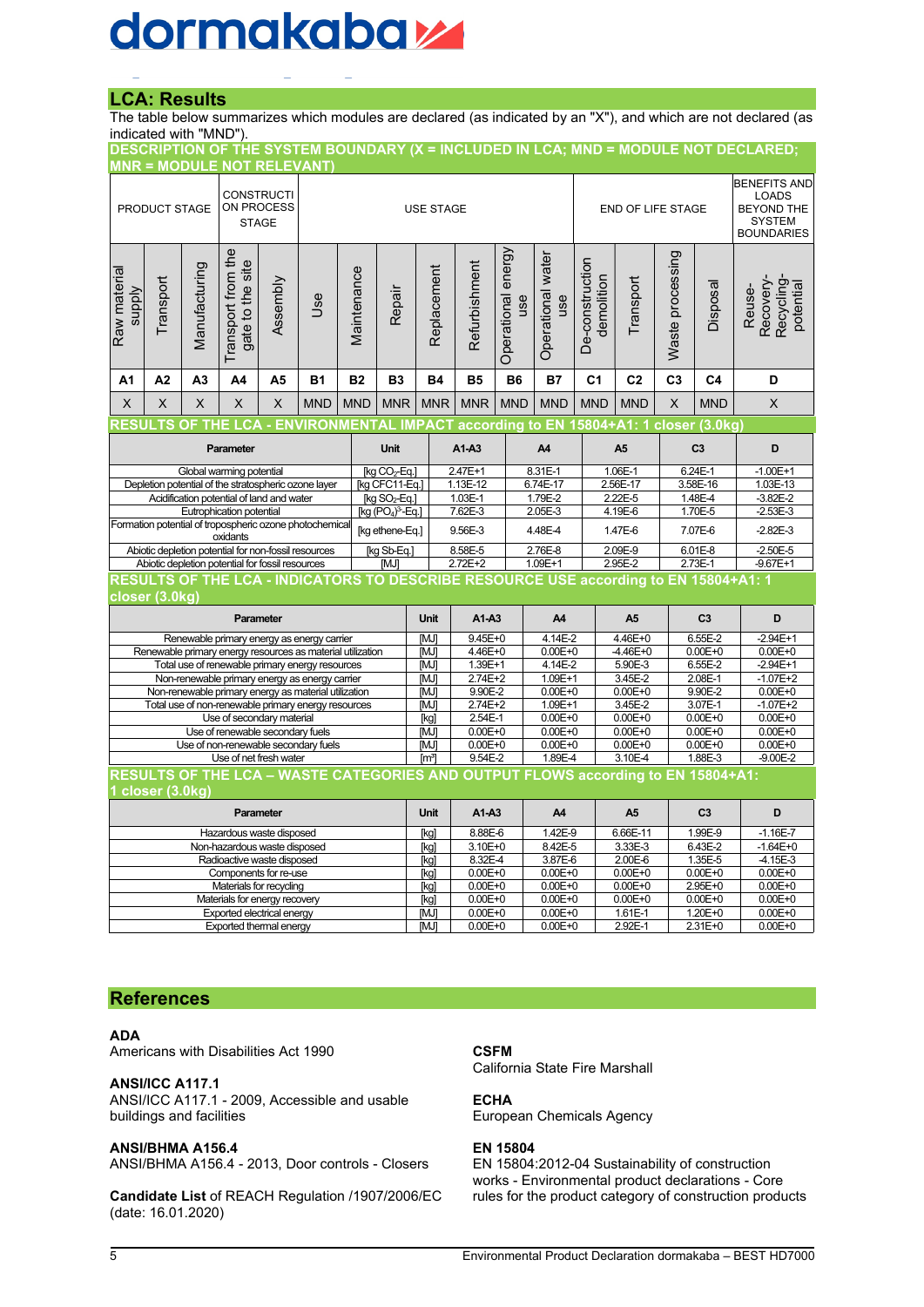#### **GaBi ts**

thinkstep AG, GaBi Software System and Database for Life Cycle Engineering (SP39). 1992-2019 Copyright thinkstep AG

#### **ISO 9001**

Quality Management System - ISO 9001:2015

#### **ISO 14001**

Environmental Management System - ISO 14001:2015

#### **ISO 14040**

EN ISO 14040:2006, Environmental management - Life cycle assessment - Principles and framework

#### **ISO 14044**

EN ISO 14044:2006 Environmental management - Life cycle assessment - Requirements and guidelines

#### **ISO 50001**

Energy Management System - ISO 50001:2011

#### **OHSAS 18001**

Occupational Health and Safety - OHSAS 18001:2007

#### **PCR Part A**

Institut Bauen und Umwelt e.V., Product Category

Rules for Construction Products from the range of Environmental Product Declarations of Institut Bauen und Umwelt (IBU), Part A: Calculation Rules for the Life Cycle Assessment and Requirements on the Background Report

#### **PCR Part B**

PCR Guidance-Texts for Building-Related Products and Services. From the range of Environmental Product Declarations of Institute Construction and Environment e.V. (IBU). Part B: Requirements on the EPD for building hardware products

#### **REACH**

Registration, Evaluation, Authorisation and Restriction of Chemicals (REACH), Regulation (EC) No 1907/2006

#### **UL 10C**

UL 10C, Positive pressure fire tests of door assemblies